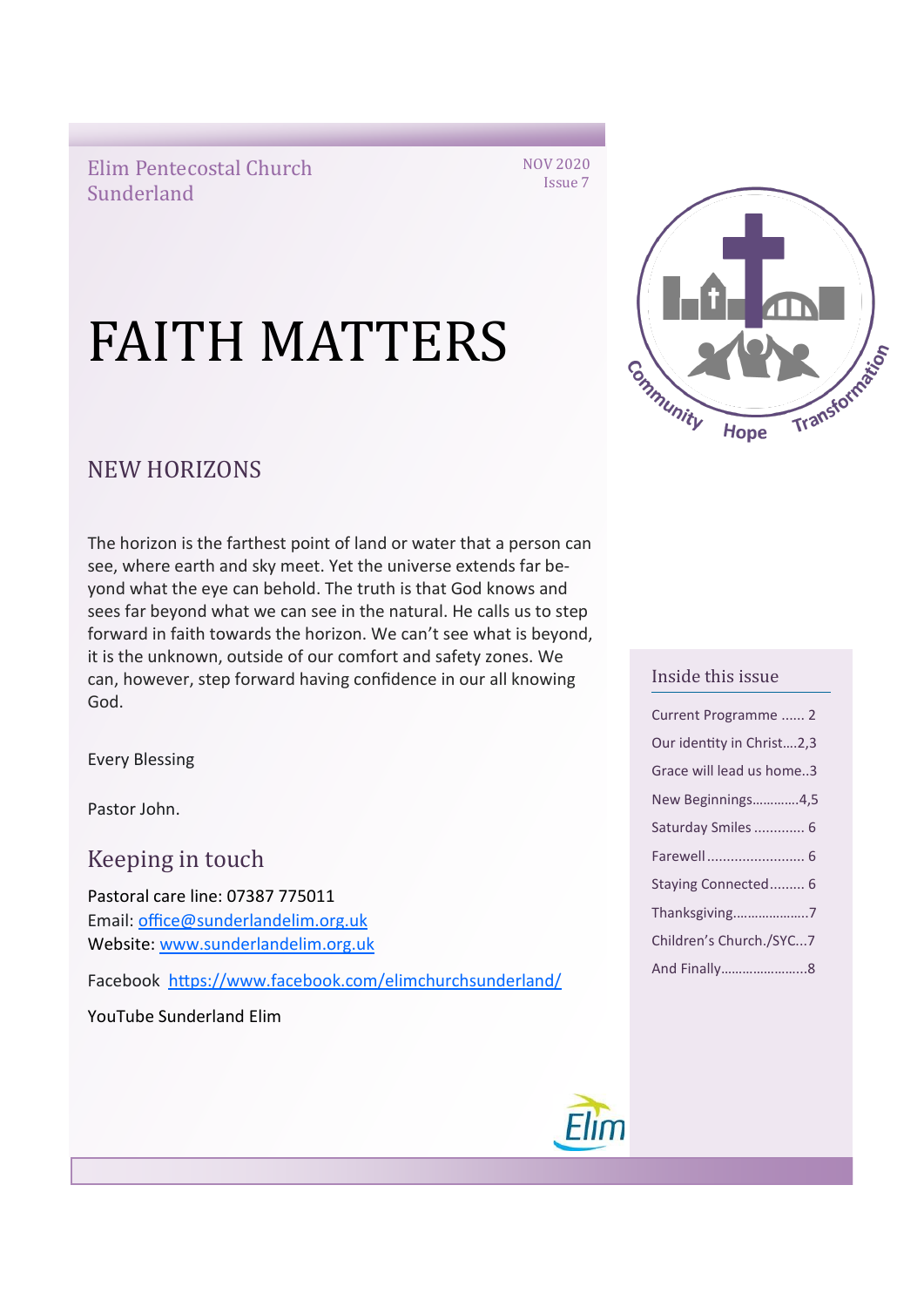

## Reflections: Our Identity in Christ

In October we have continued our series, 'Our Identity in Christ' and victorious Christian living in which every born again Christian should be walking. However, it is vital that we know what our identity in Christ is before we can reflect that identity in our lives. We have been looking at who we are in Christ regarding the following: as heirs, enlightened saints, God's masterpieces and holy vessels for service.

**Heirs** – Paul wrote to the Ephesians, "In Him also we have obtained an inheritance" (Eph 1:11). Paul describes our inheritance in these terms: 1. "blessed us with every spiritual blessing in the heavenly places in Christ" (Eph 1:3) 2 "exceeding riches of His grace" (Eph 2:7) 3 "treasure in earthen vessels" (2 Cor 4:7) 4 "riches of His glory" (Eph 3:16)

# *"Victorious Christian Living: not a theory to be admired, but a reality to be experienced."*

#### **November Programme**

**Sunday** 10am and 12noon in our Church building 10 am Service Streamed on Facebook 11am Catch up via Zoom **Wednesday** 7.30pm 4th and 18th Prayer Meeting 11th and 25th Reflections **Thursday**  Throwback Thursday **Mon to Fri**  Daily Devotionals Daily Verse

Our inheritance in Christ Jesus is so glorious, vast, and tremendous that our finite minds cannot even comprehend it. Indeed nothing of benefit or goodness has been withheld from us. Our identity as believers must always be based upon what we know to be true in God's Word, not on how we feel or what others say about us. We must never draw our identity from what the world would portray or say. The world bases its conclusions upon comparison, and if we compare ourselves to others, then we will lose on every point. Why? Because there is always somebody who has more, does more, possesses more, achieves more that we can do in any given area of life. God calls us to compare ourselves to Christ Jesus alone. The word of God is very specific about our inheritance in Christ. Among many things promised to those who are in Christ, there are three specific things:

- We shall be like Christ (1 John 3:1-2)
- We will reign with Christ (Eph 2:6)
- We'll have a heavenly home with Christ (John 14:2-3, Rev 21:4; 22:1-5)

Our inheritance is guaranteed by the Holy Spirit (Eph 1:13-14) who is dwelling within us and is the proof that God has given that ours is a glorious inheritance, that He is going to bring to full fruition in us. **Enlightened Saint** – We are given Christ's ability to make wise decisions and sound judgements. In Eph 1:8, Paul speaks of the riches of God's grace that abound towards us "in all wisdom and understanding." God has "made known to us the mystery of His will" and given us "the spirit of wisdom and revelation in the knowledge of Him" (Eph 1:9; 1:17-19).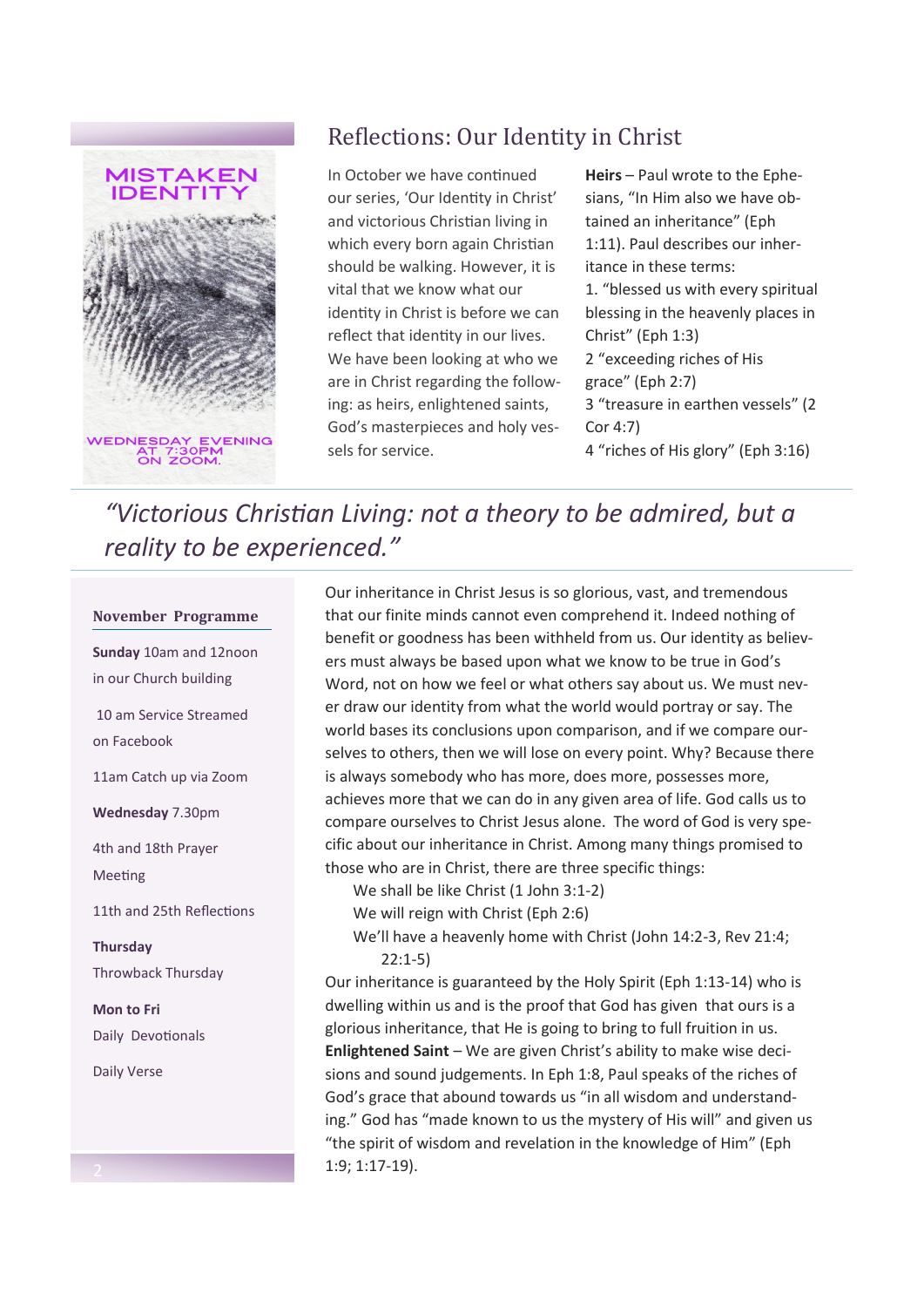## Our Identity in Christ cont.,

Paul identifies three things we are to understand – the hope of His calling on our lives (2 Tim 1:8-9), the riches of the glory of Christ's inheritance in the saints (Eph 1:18), and the exceeding greatness of Christ's power (Eph 1:18-23). Paul's desire in Philippians 3:10-11 is not knowing about Christ but knowing Christ. The more we know Christ the more we: know what He desires for us to do in each and every circumstance we face, develop an ever-deepening, intimate relationship with Him, value who He is transforming us to be, know the richness of our identity, know Christ and rely upon Him for daily strength, know His power in us.

**God's Masterpiece** - (Eph 2:10). We are God's supreme "work in progress" – a work that will conclude in perfection. We will be perfect, whole, complete – just as He is perfect, whole, and complete. Our perfection is not of our own doing, we are His workmanship. Indeed the process of our perfection may at times be painful but in those times we are to deepen our trust and reliance upon Him and grow in our relationship with Him. We are clay in His hands, the potter's hands (Jer 18:1-6). His perfecting work is a work of removing the dross, the impurities from our lives so that we might more perfectly reflect Him. God alone does the work of perfecting us  $-$  of making us, remaking us, refining us. What is our part in the process? Our part is to receive by faith what it is that God says He is doing in our lives. God is always behind the scenes of our lives, turning all things toward an eternal benefit for us. We are His workmanship and He never removes His grace from our lives. He never withdraws or takes His hand of us. We are always in His everlasting arms and what God begins, God completes (Phil 1:6)

**Holy Vessels for Service –** God made you with a purpose in mind which He planned before the foundation of the world (Eph 2:10). He knows not only what you are capable of doing but also what you will excel in doing and what will give you great satisfaction. God supplies what we are lacking and what we need, When we are weak, He gives us strength. When we are without resources, He supplies the resources. When we lack courage, He gives us boldness. It is all from Him. We are not only created for good works, but are called to be Christ's witnesses, proclaiming Jesus' death and resurrection, to be bold in sharing with others about God's love, mercy, grace, and free offer of forgiveness and eternal life. We are God's ambassadors (2 Cor 5:20). As citizens of heaven, our journey here on earth is only temporary. Our true home is in heaven. We should seek to make the most of our earthly time and resources for the eternal reward that await us. Do you see yourself as a vessel of God intended for His purposes of ministry on this earth - purposes that involve the doing of good works and the proclaiming of the good news?

#### GRACE WILL LEAD US HOME

Through many dangers, through many snares we have already come. Lord, through the fire, and through the flame But we were not overwhelmed

We have known grace upon grace. You have shown love unfailing love. We believe the grace that brought us safe this far is the grace that will lead us home

When we consider the stars above and yet we're called by name. We're lost in wonder, we're lost in love, And our hearts are overwhelmed

Father we will thank You for Your grace, We thank You for Your grace Lost in wonder, love and praise, we thank You

And one day heaven, no greater joy, no greater grace than this For we shall see You just as You are, And how much You paid for us

We have known grace upon grace. You have shown love unfailing love. We believe the grace that brought us safe this far is the grace that will lead us home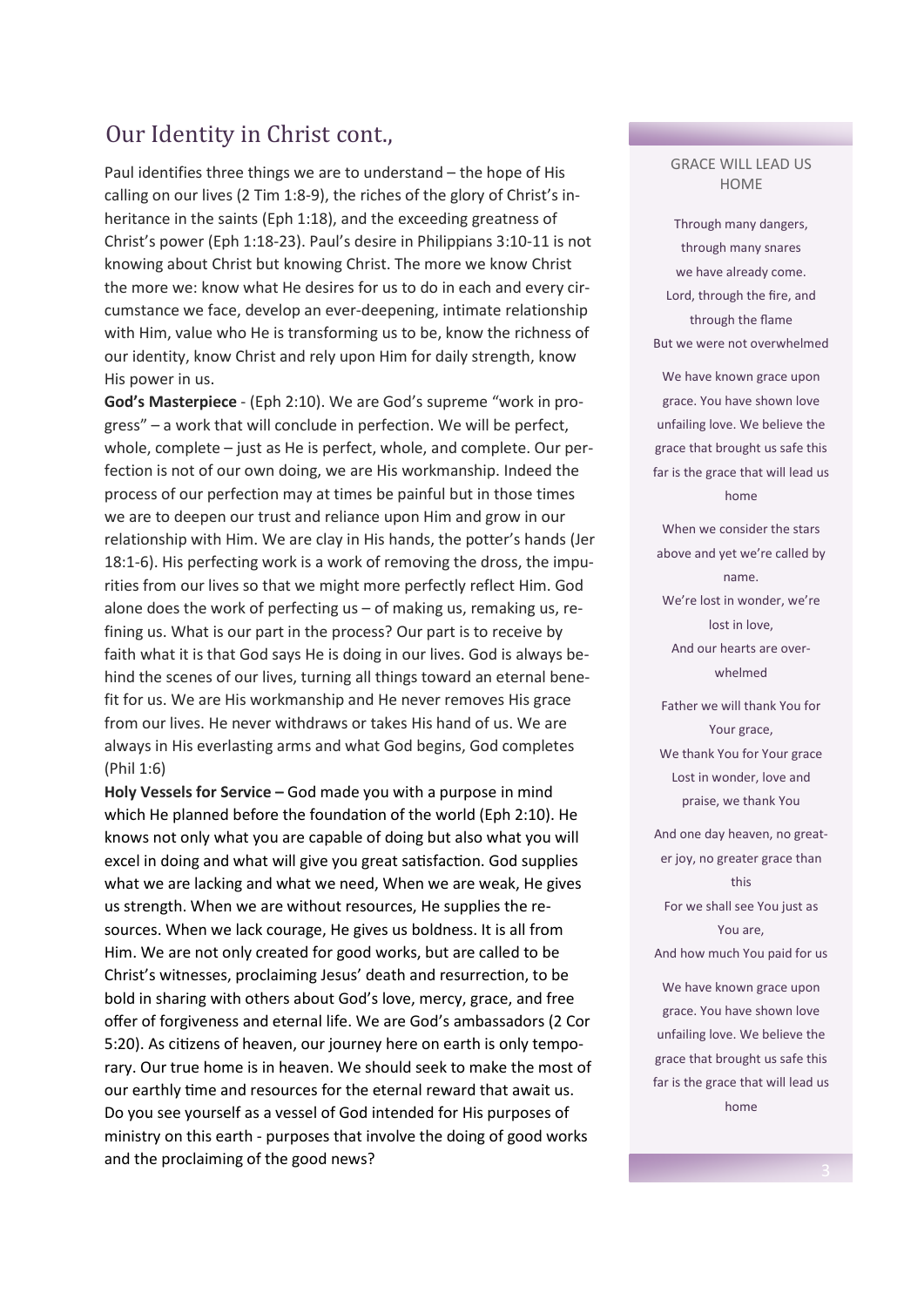

## New Beginnings

We are living through exceptional and challenging times with a global pandemic which has brought unexpected change to everyone's daily life. Change, however, is inevitable in life and indeed history bears witness to this, never mind the weather which changes daily and the varied seasons throughout the year. In Ecclesiastes 3:1, the writer says, "*There is a time for everything, and a season for* 

*every activity under heaven.*" The verses that follow (v2-8) give a comprehensive list of activities relating to human life. Change brings a whole mixture of emotions and varied responses ranging from: excitement, sadness, boldness, fear, resistance, embrace, reminiscing the past, hopes and dreams. 'Change' never stands still but is constantly on the move.

#### *"There is a time for everything, and a season for every activity under heaven.*"

"*And surely I am with you always, to the very end of the age*."

There are quite a few people in the Bible who were 'on the move' for example: Abram, Moses, Joshua, Jesus and Paul. Indeed, in the book of Exodus, we read the account of the Israelites wandering around the desert for 40 years, pitching their tents and moving from place to place. However, significantly they were not alone. Exodus 13:21-22, "*By day the Lord went ahead of them in a pillar of cloud to guide them on their way and by night in a pillar of fire to give them light, so that they could travel by day or night. Neither the pillar of cloud by day nor the pillar of fire by night left its place in front of the people*." Well, how is that for GPS (Global Positioning System)! Furthermore, their Sat Nav didn't need updating either! Moses in Deuteronomy 31:6 declares to the Israelites, "*Be strong and courageous. Do not be afraid or terrified because of them, for the Lord your God goes with you; he will never leave you nor forsake you*." Through the changes, God was with them. We can be assured that no matter what changes we may face today, and, in our tomorrows, God is with us. In Matthew 28:20, Jesus promised, "*And surely I am with you always, to the very end of the age*." In a world were changes seem to be ever more increasing, and at times hard to keep up, I'm glad that I can totally depend on God who does not change (Malachi 3:6; Hebrews 13:8; James 1:17) according to the recent philosophy, fad or latest opinion poll.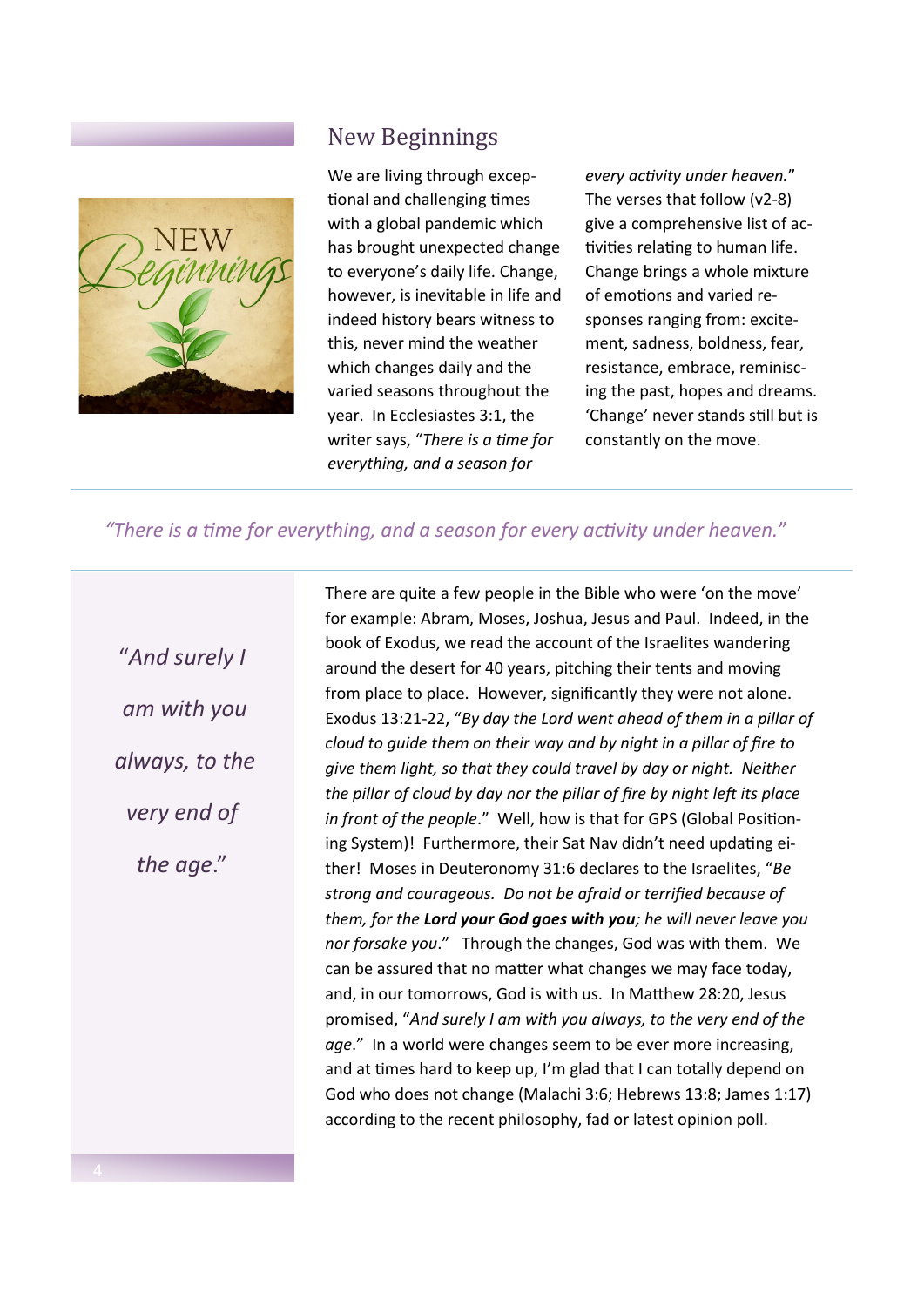## New Beginnings cont.

The Israelites in the desert did not settle down for long but were 'on the move'. It is easy as Christians to 'settle down' on the journey of faith and enjoy all the blessings, comfort and just cruise along towards the sunset and joy of heaven. However, God wants us to be 'on the move' perhaps not physically regarding location but certainly spiritually. The Apostle Paul urges the churches in Galatia in Galatians 5:25, "*...let us keep in step with the Spirit*." In other words, 'Keep Up!' This does not involve being still, but rather being active, participating, not dragging behind, or rushing ahead but keeping in time with Him. A regular visit with our spiritual eyes to the cross will activate change within and the subsequent response of being lost in wonder, love, and praise. It is all about Him! God has enlisted us on 'His Majesty's Service', for His agenda. We join His cause, not invite Him to join our cause. Praise God that He has fully equipped us for what He wants us to do. All He asks of us is to trust and obey His call. So, get ready to be on the move spiritually with God.

Just a little thought, everyday brings spiritual change. Lamentations 3:22-23 declares that God's mercies are '*new every morning*.' Indeed, we can echo the following words of that great hymn 'All I have needed, thy hand has provided, *great is thy faithfulness*, Lord unto me'.

I am reminded of that great old hymn '*Through All the Changing Scenes of* Life' by Nicholas Brady, 1659-1726 and Nahum Tate, 1652 -1715.

No matter how we perceive and respond to change, the one thing that remains constant is God's Word, love and the praise, honour and glory that He alone deserves. To settle, No! Content in the changes with the peace of God, Yes, knowing that all the way my Saviour leads me.

In conclusion, I want to take this opportunity to say 'Thank You' to the Leadership Team and what an honour and privilege it has been to serve you all here at Elim Pentecostal Church Sunderland over these past 8 years. I believe the best days are ahead of Elim Pentecostal church Sunderland and I pray God's continued blessing upon you all as you serve the local community in and through Christ's love and in the power of the Holy Spirit.

THROUGH ALL THE CHANGING SCENES OF LIFE

Through all the changing scenes of life, in trouble and in joy, the praises of my God shall still my heart and tongue employ.

O magnify the Lord with me, with me exalt his name! when in distress, to him I called he to my rescue came.

To Father, Son and Spirit, praise! to God whom we adore be worship, glory, power and love, both now and evermore!

Nicholas Brady and Nahum Tate

Pastor John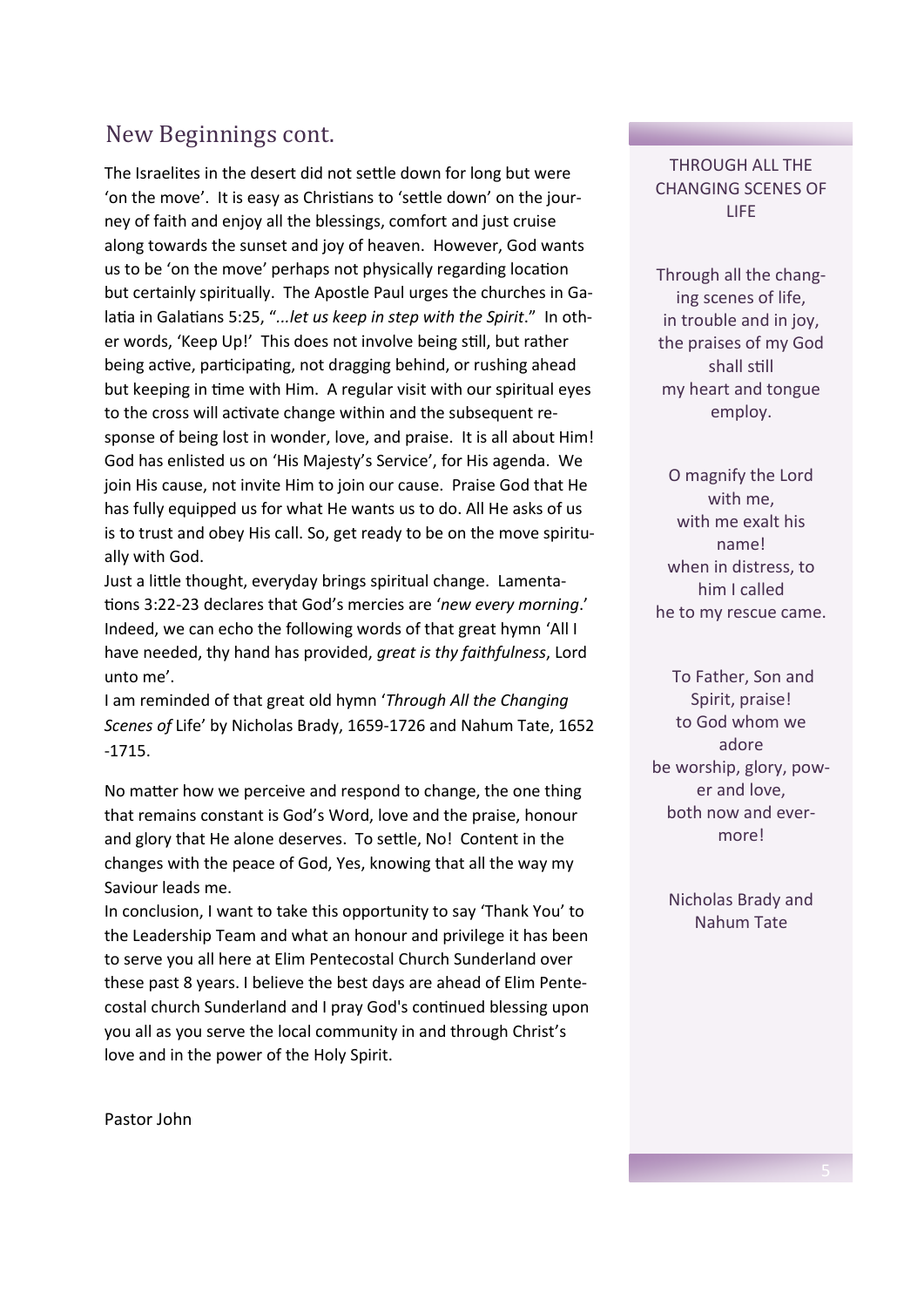### Saturday Bible Smiles

Q. Where was Solomon's temple located?

A. On the side of his head

Q. What did the Pastor say to a man with a Twitter addiction?

A. Sorry I don't follow you

### Farewell...

This Sunday we say farewell to Pastor John. We have 2 services: 10am and 12noon with the 10am being live streamed via Facebook. The 10am service is now full but there are spaces for the 12 noon. Each service will have a slightly

different emphasis and a service will be posted on Facebook and You Tube later in the day with elements from both. Please pray God's guidance upon John, the Leadership Team and Paul Hudson. Paul will be visiting Sun 29th Nov

*Solitude is a gift from God, isolation is a tool of the enemy*

## Staying Connected.

We give thanks to the Lord for the opportunity to gather together on a Sunday morning. It has been a blessing to so many. For various reasons, however, we are not all able to attend in person. Indeed we are still a scattered flock for the majority of the time. The next few months are going to bring various challenges. Winter approaches with worsening weather, increased rates of ill health and potential further lockdowns. As a Leadership we recognize the importance of staying connected as a church family on our spiritual, physical and mental wellbeing. The formation of a Pastoral Care team has been something we have been praying into for a few months.

Finding ourselves as a Leadership Team of two, we recognize that we alone are unable to connect regularly with each individual. We give God thanks that as we've been praying, he's been stirring hearts of individuals to serve in this way. We now have a team of people who will help Tracy and myself 'stay connected'. They will be in regular telephone contact to listen, encourage and pray with individuals. The Leadership Team will be made aware of any support that is required, practical or pastoral, so that we can ensure needs are met. Team members are: Sue Nichol, Christabel Heike, Chiwenga and Fannin Ngami, Granville and Pauline Hawkins.

We are also still available to individuals by contacting 07387 775011.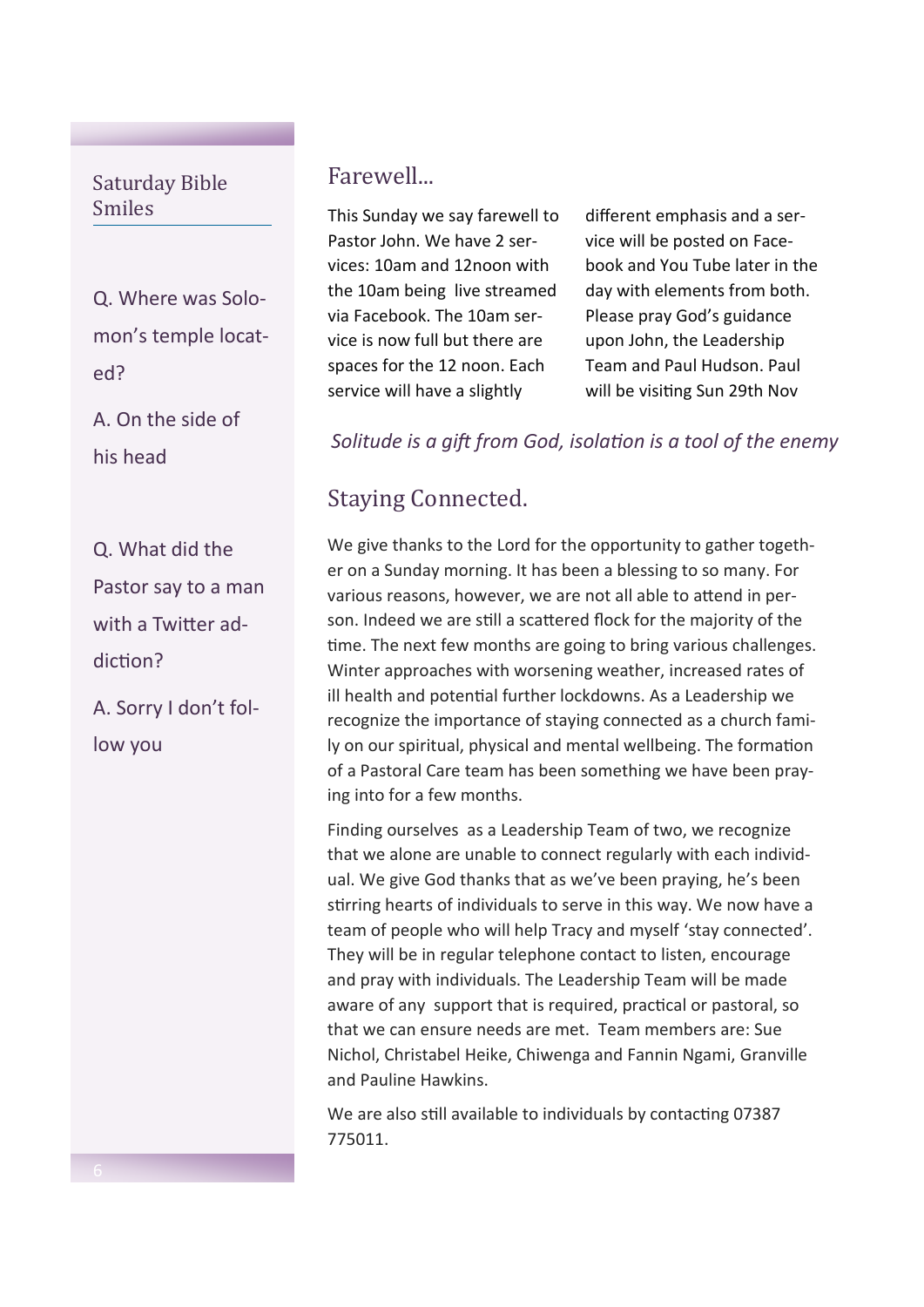## Thanksgiving

We thank God for His financial provision and for your continued financial support. The scaffolding is now in place in preparation for the work on the roof to begin next week. Once again the Foodbank has been blessed with donations of food allowing the Church to practically minister to the community, each family also receiving an autumn addition of the New Life Newspaper



*"Therefore go and make disciples of all nations, baptising them in the name of the Father, Son and Holy Spirit."* 

# Children's Church and Sunday Youth Church

As we reach the Half Term Holidays the children and youth are having a welldeserved break for all of their hard work. We've made some changes to our Zoom sessions so they are the same as they would be in the church building with games, quizzes, prayer time and teaching, with worship to come in the future. They received another goodie bag with activities, worksheets and small gifts at the beginning of the holiday to enjoy over the week. As you can see in the photos, they were very excited to receive (especially when they found the sweets).

Children's Church have been looking at more of Jesus' parables including the parable of the lost coin and lost sheep. In our Zoom meeting, we looked at the difference between the

parables Jesus told and real life accounts in the Bible. We have also learnt of the birth and mission of John the Baptist. This has been reflected in the children's workbooks in church with activities and reflections for them to draw on.

SYC have continued to examine what it means to accept a commission to be a follower of Christ. This month, we have looked into why it is imperative for us to spend time alone with God to build our relationship with Him; committing to time for pray; being kind and encouraging to others we have relationships with in person and on social media, and finally committing to letting our light shine in the darkness for Christ.